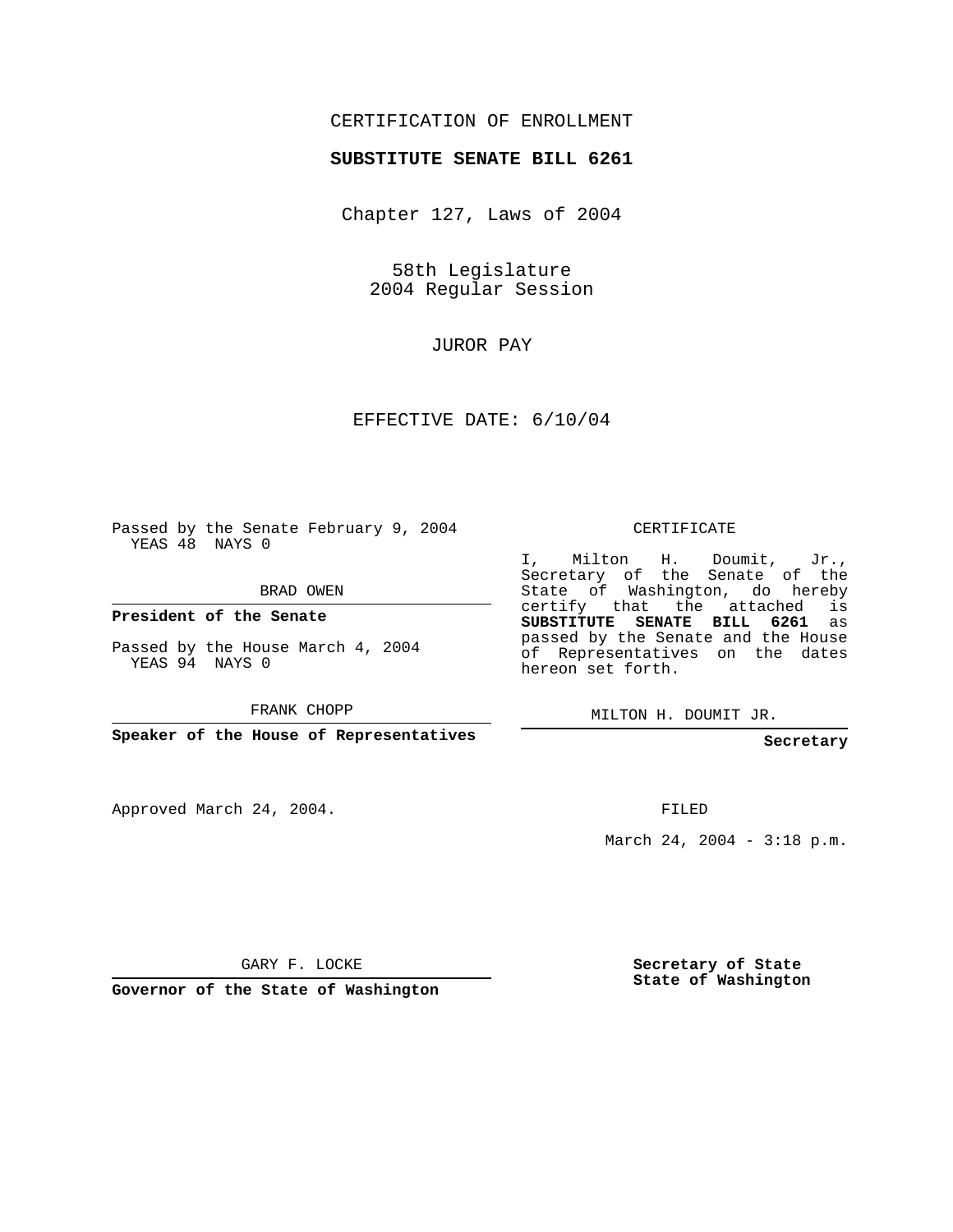## **SUBSTITUTE SENATE BILL 6261** \_\_\_\_\_\_\_\_\_\_\_\_\_\_\_\_\_\_\_\_\_\_\_\_\_\_\_\_\_\_\_\_\_\_\_\_\_\_\_\_\_\_\_\_\_

\_\_\_\_\_\_\_\_\_\_\_\_\_\_\_\_\_\_\_\_\_\_\_\_\_\_\_\_\_\_\_\_\_\_\_\_\_\_\_\_\_\_\_\_\_

Passed Legislature - 2004 Regular Session

## **State of Washington 58th Legislature 2004 Regular Session**

**By** Senate Committee on Judiciary (originally sponsored by Senators B. Sheldon, Oke and T. Sheldon)

READ FIRST TIME 01/29/04.

AN ACT Relating to payments to jurors; and amending RCW 2.36.150.

BE IT ENACTED BY THE LEGISLATURE OF THE STATE OF WASHINGTON:

 **Sec. 1.** RCW 2.36.150 and 1987 c 202 s 105 are each amended to read as follows:

 Jurors shall receive for each day's attendance, besides mileage at 6 the rate determined under RCW 43.03.060, the following ((compensation)) expense payments:

 (1) Grand jurors may receive up to twenty-five dollars but in no case less than ten dollars;

 (2) Petit jurors may receive up to twenty-five dollars but in no case less than ten dollars;

 (3) Coroner's jurors may receive up to twenty-five dollars but in no case less than ten dollars;

 (4) District court jurors may receive up to twenty-five dollars but in no case less than ten dollars:

 PROVIDED, That a person excused from jury service at his or her own request shall be allowed not more than a per diem and such mileage, if any, as to the court shall seem just and equitable under all circumstances: PROVIDED FURTHER, That the state shall fully reimburse